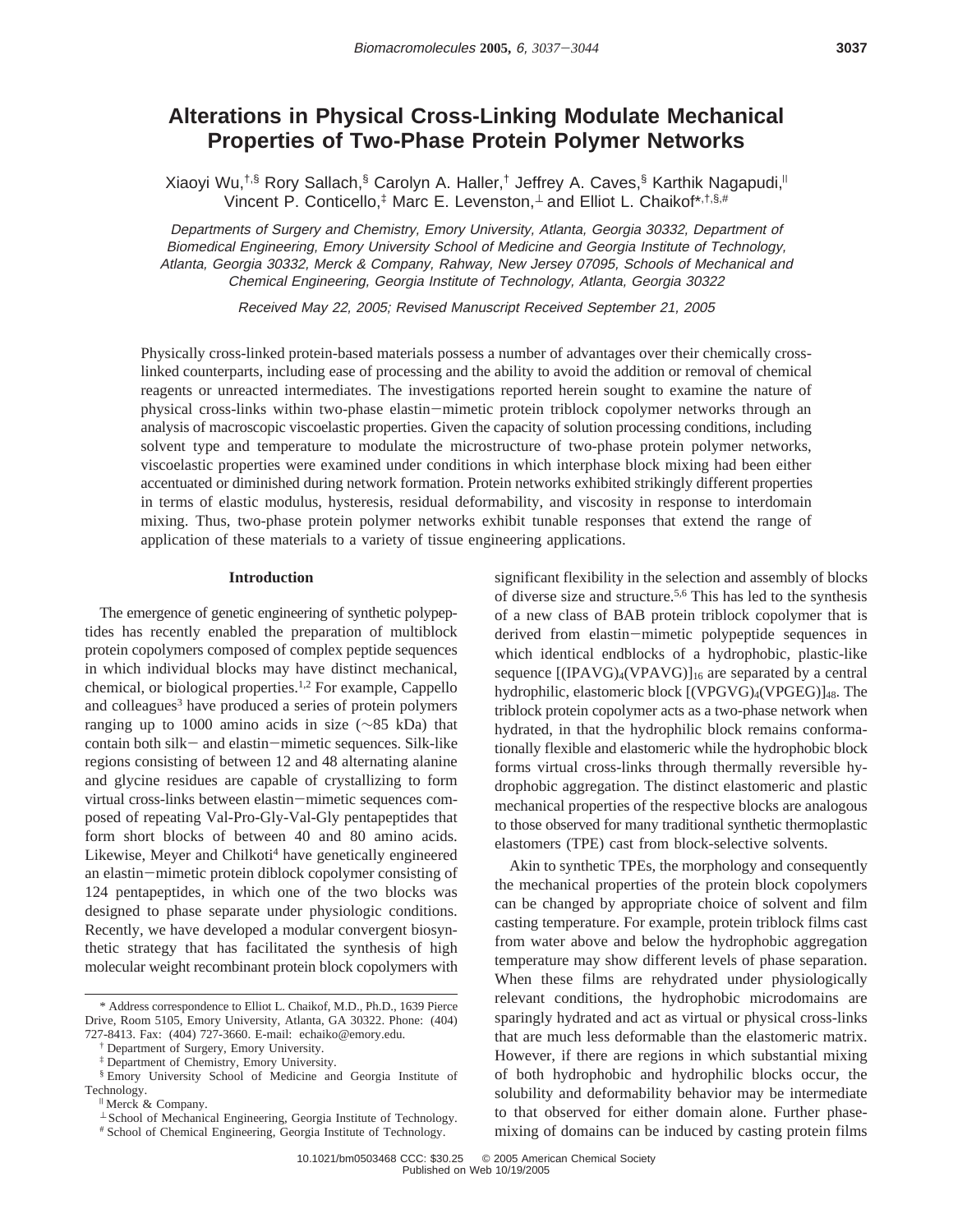from 2,2,2-trifluoroethanol (TFE), which is a good solvent for both the blocks. Thus, stability and mechanical responses of these protein networks are inherently a function of the nature of the physical cross-link and the degree of phase separation.

The virtual cross-links formed due to hydrophobic aggregation can be deformed or even broken if the external stress is sufficiently high. Thus, the density and strength of the virtual cross-link will be an important determinant of both mechanical responses and long-term material stability. Likewise, protein chains will entangle within the solvent swollen domain, and the extent of entanglements and their capacity to break and reform dynamically in response to stress will have a profound impact on mechanical properties. As in the case of stress-induced deformation and/or disruption of virtual cross-links, breaking and reforming of chain entanglements will influence the degree to which material properties exhibit a dependence on deformation history.

Physically cross-linked protein-based materials possess a number of advantages over their chemically cross-linked counterparts, including ease of processing and the ability to avoid the addition or removal of chemical reagents or unreacted intermediates. However, to broaden their potential range of applications and develop a rational framework for the design of new materials, the relationship between mechanical behavior of protein-based thermoplastic elastomers and those nanoscale features which dictate the state of physical cross-linking must be defined under static and dynamic loading conditions over a range of time scales. Specifically, the investigations reported herein sought to examine the nature of physical cross-links within two-phase elastin-mimetic protein triblock copolymer networks through an analysis of macroscopic viscoelastic properties. Given the capacity of solution processing conditions, including solvent type and temperature, to modulate the microstructure of twophase protein polymer networks, viscoelastic properties were examined under conditions in which interphase block mixing had been either accentuated or diminished during network formation.

# **Materials and Methods**

**Preparation of Protein Polymer Networks.** A 165 kD amphiphilic protein triblock copolymer, designated **B9**, was expressed from *E. coli* and purified as detailed elsewhere.<sup>7</sup> The protein triblock incorporates identical endblocks of a hydrophobic sequence  $[(IPAVG)<sub>4</sub>(VPAVG)]<sub>16</sub>$  separated by a central hydrophilic block  $[(VPGVG)_{4}(VPGEG)]_{48}$ . The repeat sequences were designed such that the inverse temperature transition  $(T_t)$  of the endblocks resided at or near 20  $\degree$ C, while that of the central repeat unit was significantly higher than 37 °C. Amino Acid Compositional Analysis, **B9**. Calcd. (mol %): Ala, 8.1; Glx, 2.4; Gly, 31.9; Ile, 6.4; Pro, 20.0; Val, 31.2. Obsd. (mol %): Ala, 10.8; Glx, 2.0; Gly, 28.3; Ile, 7.0; Pro, 22.8; Val, 28.2. MALDI-TOF mass spectrometry, Obsd. (Calcd.): **B9**, 165 356 (165 564).

Lyophilized proteins were dissolved at a concentration of 100 mg/mL either in 2,2,2-trifluoroethanol (TFE) at 23 °C or in distilled molecular-grade water (MediaTech, Inc.) at 4

°C. The protein solution was then poured into Teflon casting molds and solvent evaporation performed either at 23 °C (TFE-23) under ambient conditions or at 4 °C (water-4) in a cold room at 50% relative humidity. After complete solvent evaporation, films were hydrated in phosphate-buffered saline (PBS) at 37 °C, which contained NaN<sub>3</sub> at 0.2 mg/mL to prevent biological contamination. Samples were cut into a dog-bone shape using a stainless steel die with gauge dimensions of 13 mm  $\times$  4.75 mm. Hydrated film thickness was typically 0.1 mm, as measured by optical microscopy.

**Mechanical Analysis. General Methods.** Mechanical characterization of protein films was performed on a dynamic mechanical thermal analyzer DMTA V (Rheometric Scientific, Inc., Newcastle, DE) with a 15 N load cell in the inverted orientation, so that samples could be immersed in a jacketed beaker filled with PBS at 37 °C. The maximum travel distance of the drive shaft of DMTA was 23 mm, which limited maximum strain to 70% of strain. Figures presented in the manuscript are representative of multiple data sets in which variability was <10%.

**Uniaxial Tension.** Loading and unloading was controlled by displacement at a fixed rate of 5 mm/min. Ten samples were prepared for each group of films. Three samples were monotonically stretched to about 65% of maximum strain. The remaining samples were initially stretched to specified strains and then unloaded to the zero-stress state before they were stretched to 65% strain. To simplify the loading history that may influence strain-induced damage and, as a consequence, mechanical hysteresis, each sample was subjected to one cycle of loading, unloading, and reloading. Because unloading was also controlled by displacement, and sample buckling was not desirable, unloading times were estimated for each test. Although the Young's modulus may be used to estimate unloading times, viscosity and nonlinear unloading behavior complicated this estimation. Thus, some trial and error was required to estimate ideal unloading times.

Small lags of up to 3% strain were observed in many stress-strain curves due to imperfect sample loading and were removed by curve shifting (Figure S1 in Supporting Information). Further, monotonic stress-strain curves were interpolated for samples during unloading and reloading and a mean stress calculated (Figure S2). A normalized variability, defined as the standard deviation of stress over the mean stress, was used as a measure of variability of experimental data collected from different samples (Figure S3). The mean monotonic stress-strain curve was then used as a master curve, to which all the cyclic loading curves were aligned. After curve shifting, experimental data were scattered at small strains due to imperfect sample loading with normalized variability up to 14% in TFE-23 films and 22% in water-4 films. That is, samples were not perfectly aligned to the loading direction before testing, and a real alignment of samples took place when a load was applied. Normalized variability dropped after samples were aligned to the loading direction during the first 10% strain to within 5% in TFE-23 films and 10% in water-4 films.

**Stress Relaxation and Creep.** Four to six samples were prepared for stress-relaxation analysis. Each sample was stretched at 5 mm/min to a given strain, and evolution of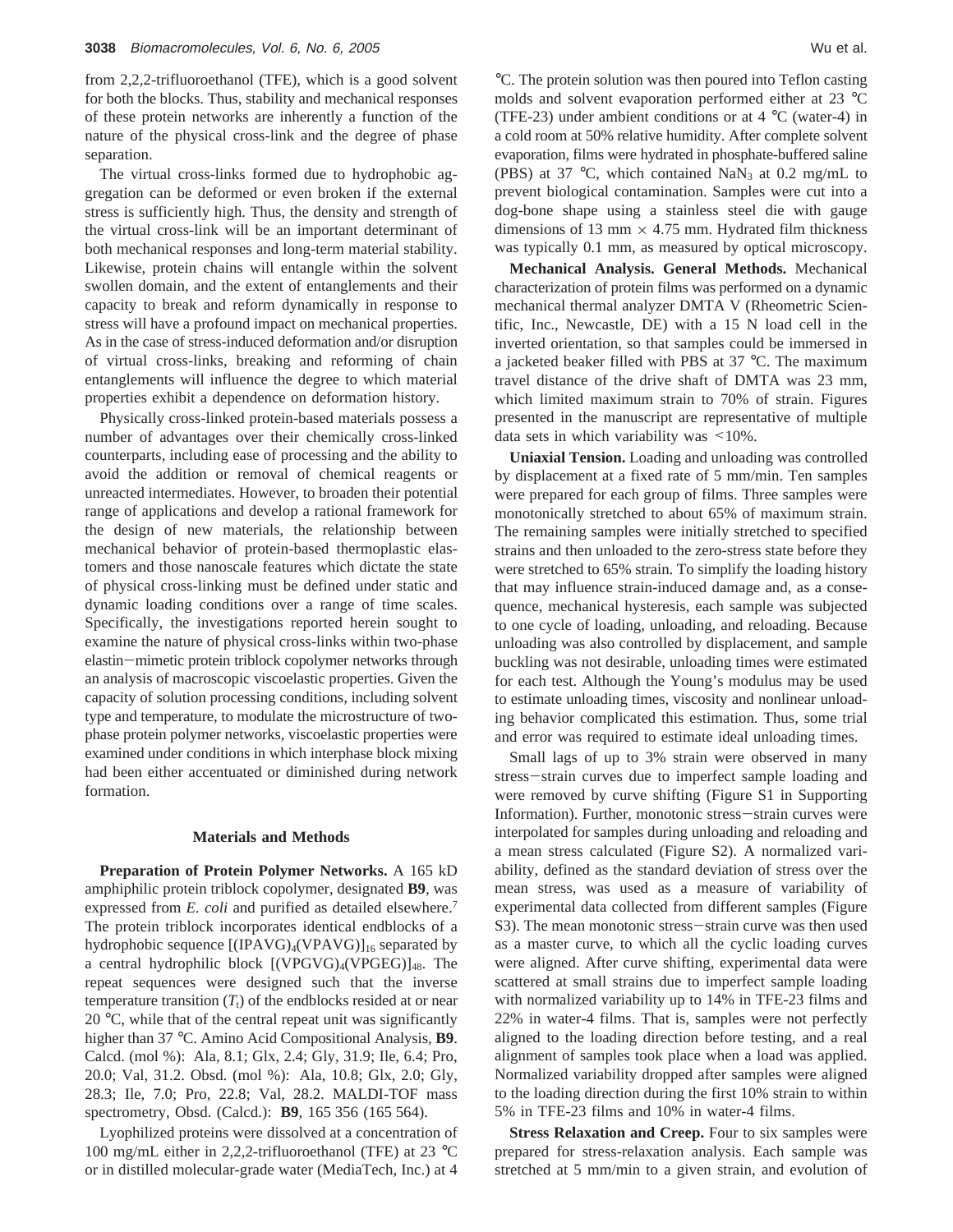stress over time was examined. Measurement of stress relaxation was limited to 40 min. Six to ten samples were prepared for creep analysis. Constant engineering stresses were applied for time periods up to 15 h, and the strain was monitored.

**Rheology.** Dynamic frequency- and time-sweep experiments were performed in tension to investigate material rheology. A constant, static stress was applied to all samples to prevent sample buckling and a 0.5% dynamic strain added. The combined static and dynamic deformation was within the linear elastic region of each sample, so that the influence of plasticity and nonlinear behavior on rheological measurements was limited. Frequency varied from 0.1 rad/s to 100 rad/s in dynamic frequency sweep and was specified in dynamic time-sweep studies. Data were collected on at least two to three replicate samples.

# **Results and Discussions**

**Conceptual Framework for Analysis of Thermoplastic Protein Triblock Copolymers.** Segregation of polymer blocks into distinct domains is favored when multiblock copolymers are cast from a solvent that selectively solvates one of the component blocks. In the case of **B9**, microphase separation is favored when cast from water which preferentially solvates the hydrophilic midblock. In contrast, TFE solvates both blocks and promotes significant interpenetration of hydrophobic and hydrophilic domains.7 Since the protein concentration of the casting solution is fivefold greater than the gelation concentration, protein chains are densely entangled. However, given differences in solvent-mediated interphase block mixing, significant differences arise in the degree of phase-mixing and the nature of the physical crosslink in TFE and water cast protein networks.

Calorimetric measurements of the triblock protein polymer confirmed that the  $T_t$  of the midblock lies well above 37 °C, while that of the hydrophobic endblocks was noted at 23 °C. Thus, it was anticipated that, upon hydration of water cast films in PBS at 37 °C, protein chains within the hydrophilic domains would be conformationally flexible, and chain entanglements would respond dynamically to an imposed force, breaking and reforming in response to stress. In contrast, these conditions were expected to induce coacervation of the hydrophobic endblocks with formation of segregated domains of semiflexible protein chains that would act as physical or virtual cross-links. From a thermodynamic standpoint, both the TFE and water cast films should show the same mechanical behavior when rehydrated in PBS. The differences that arise between the films can be ascribed to kinetics. Thus, to make meaningful interpretation of the results, the physical stability of the films when rehydrated needs to be investigated. The physical stability of both TFE and water cast films was initially confirmed by the observation that their weight and uniaxial stress-strain behavior were unchanged, despite storage in PBS at 37 °C for periods exceeding two months (data not shown). In principle, all virtual cross-links are deformable and may be broken under sufficiently high stress. Thus, the characterization of viscoelastic responses provides a useful approach for defining the deformability and strength of physical crosslinks, as well as the capacity of initial casting solvent to influence virtual cross-link microstructure.

Conceptually, within the elastomeric domain of thermoplastic elastomers, chains between entanglements are flexible, and entropy-driven conformational changes of the polymer backbone are largely responsible for elasticity.<sup>8</sup> In contrast, within virtual cross-link sites, enthalpy-driven bending of chains occurs in response to an imposed stress.<sup>9</sup> The free energy *F* of protein chains is given as

$$
F = E_{\text{int}} - TS \tag{1}
$$

where *S* is the sum of the conformational and mixing entropy, *T* is the absolute temperature, and  $E_{int}$  is internal energy modulated by bending of chains. When virtual cross-links are broken under sufficiently high stress, permanent deformation or plasticity will result. Given this framework, measurements in uniaxial tension, including stress relaxation and creep, were performed to identify the maximum stress under which [(IPAVG)<sub>4</sub>(VPAVG)]-based virtual cross-links maintain their mechanical integrity. Admittedly, an external stress may also produce alterations in material properties by dynamically breaking and reforming protein chain entanglements that exist *outside* of virtual cross-link sites. As such, measures of equilibrium elastic modulus and viscosity were obtained to gain insight into the density of protein chain entanglements and their response to stress.

**The Instantaneous Elastic Modulus of Protein Triblock Networks Is Strongly Dependent on Film Casting Conditions.** Uniaxial tensile analysis revealed an elastic modulus of 35 MPa for TFE-23 and 1.3 MPa for water-4 films (Figures 1b and 2b). For water cast films, rubber elasticity theory predicts that under equilibrium conditions the Young's modulus is inversely proportional to the average length of polymer chains between entanglements. However, since this set of experiments does not ensure equilibrium conditions, the modulus determined from uniaxial tensile analysis was referred to as an *instantaneous* elastic modulus. Indeed, equilibrium elastic moduli were obtained from studies of creep and stress relaxation, to be described below, and revealed significant nonequilibrium contributions of viscosity in uniaxial stress-strain studies.

**Conditions that Promote Interdomain Mixing Lead to Significant, Though Partially Reversible, Residual Strain Deformation and Mechanical Hysteresis.** Samples were stretched to various strains (10%, 20%, 30%, 40%, 50%) and then unloaded to zero stress (Figures 1a, 2a). The instantaneous residual strain was measured after sample unloading at zero stress. Water cast films exhibited small, instantaneous residual strains, typically within a few percent when unloaded from 50% strains or less (Figure 1b). In contrast, large, instantaneous residual strains were observed in TFE cast films (Figure 2b). Plastic flow occurred at an imposed stress of 1.2 MPa due to disruption of chains in TFE cast films at ∼1 MPa stress.

Unexpectedly, it was noted that the instantaneous residual strains initially observed in TFE-23 films were not completely irreversible. As Ferry has noted, $10$  a zero-stress state from cyclic loading does not necessarily correspond to a state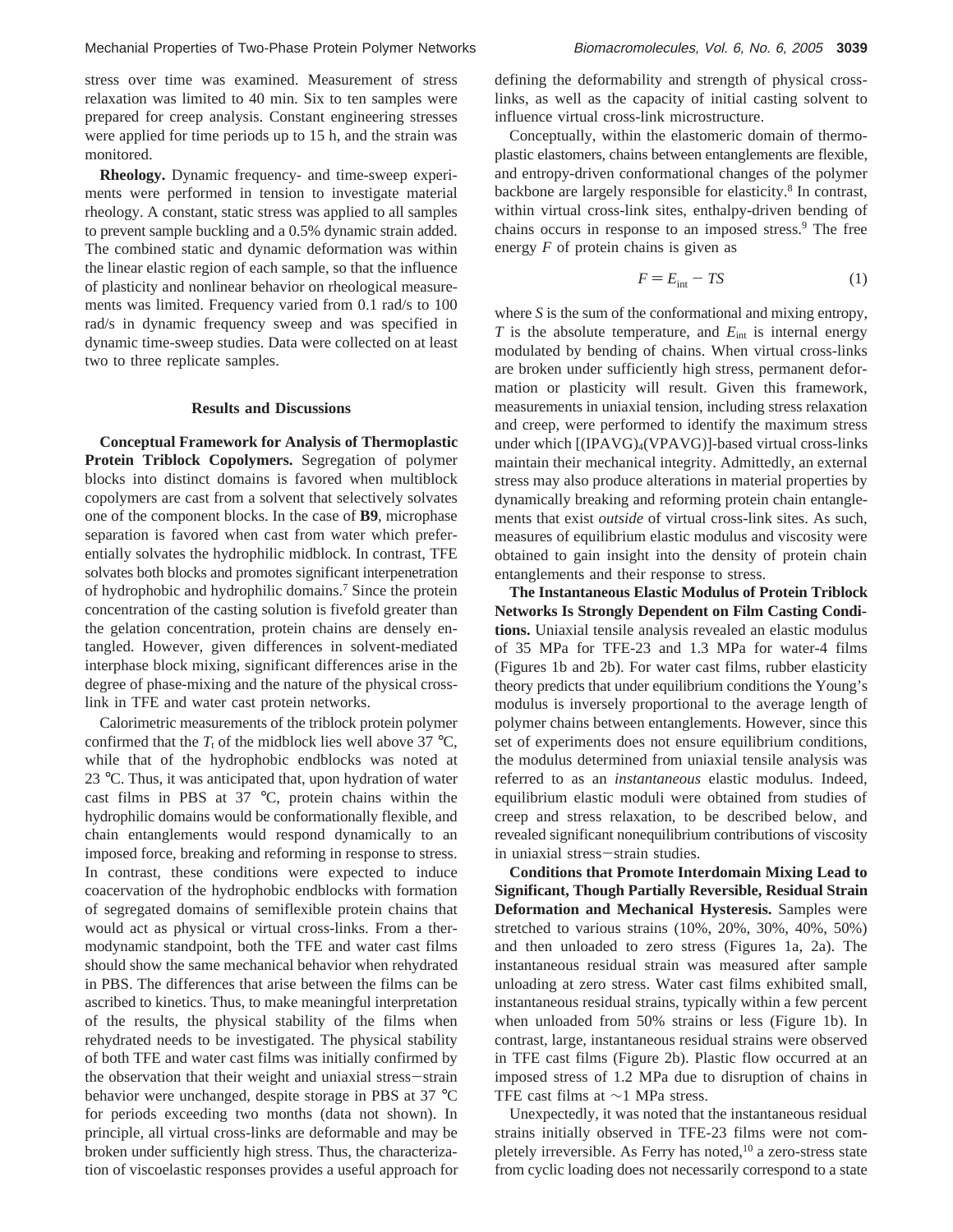

**Figure 1.** (a) The deformation histories of water cast films. Monotonic loading (M). Cyclic loading at 10% strain  $(C_{10})$ , at 20% strain  $(C_{20})$ , at 30% strain ( $C_{30}$ ), at 40% strain ( $C_{40}$ ), and at 50% strain ( $C_{50}$ ). To simplify deformation history, each cyclically loaded sample was unloaded only once before it was reloaded to 65% strain. The unloading time was estimated to avoid sample buckling, as well as to achieve near-zero stress state when a sample was unloaded. (b) Uniaxial tensile stress-strain analysis of water cast films. Samples were analyzed following the loading paths specified in Figure 1a. The solid line represents an average response from eight samples and serves as a master curve, to which all the cyclic loading curves represented by dotted lines were aligned. Young's modulus measured from the first 10% strain was 1.3 MPa. Small residual strains suggest viscous-elastic characteristics of water cast films.

of zero-stored energy, because some polymer chains may be stretched and others compressed to balance the tensile stress. In addition, the friction force due to the interaction between protein chains and solvent molecules may to some extent balance tensile stress in protein chains when the sample is unloaded. If deformation of the protein film is held at zero stress after unloading, the friction force that is responsible for viscosity will vanish as the motion of protein chains ceases. As a consequence, the tensile stress in some polymer chains that has not been completely relaxed will be revealed. As illustrated in Figure 3, a TFE-23 sample was stretched to 50%, unloaded to zero stress, and then held at constant deformation. Tensile stress was rapidly restored in the first tens of seconds and then gradually increased over



**Figure 2.** (a) The deformation histories of TFE cast films. Monotonic loading (M). Cyclic loading at 10% strain  $(C_{10})$ , at 20% strain  $(C_{20})$ , at 30% strain  $(C_{30})$ , at 40% strain  $(C_{40})$ , and at 50% strain  $(C_{50})$ . Each cyclically loaded sample was unloaded only once before reloading to 60% strain. The unloading time was estimated to avoid sample buckling, as well as to achieve near-zero stress state when a sample was unloaded. (b) The uniaxial tensile stress-strain analysis of TFE cast films. Samples were analyzed following the loading paths detailed in Figure 2a. The solid line represents an average response from eight samples and serves as a master curve, to which all the cyclic loading curves represented by dotted lines were aligned. Young's modulus measured from the first 5% strains was 35 MPa. TFE cast films demonstrate plastic characteristics, with yield at 1.2 MPa and large residual strain from cyclic loading.

the next 30 min until the measured stress approached 0.3 MPa. This *inverse* stress relaxation is largely due to loss of the friction force and long-range conformational rearrangements of polymer chains, which involve coordinated rearrangements of a number of entanglements. These rearrangements occur over tens of seconds or even long time periods in high molecular weight polymers.<sup>8</sup> All of this suggests that the instantaneous residual strain measured from unloading does not represent true plastic strain, which is permanent. Indeed, we observed that nearly half of the instantaneous residual strains measured at zero stress were recoverable after overnight incubation in PBS at 37 °C (Figure 4).

The loading-unloading loop in uniaxial stress-strain analysis is referred to as mechanical hysteresis and is a measure of energy consumption during cyclic loading. Nearly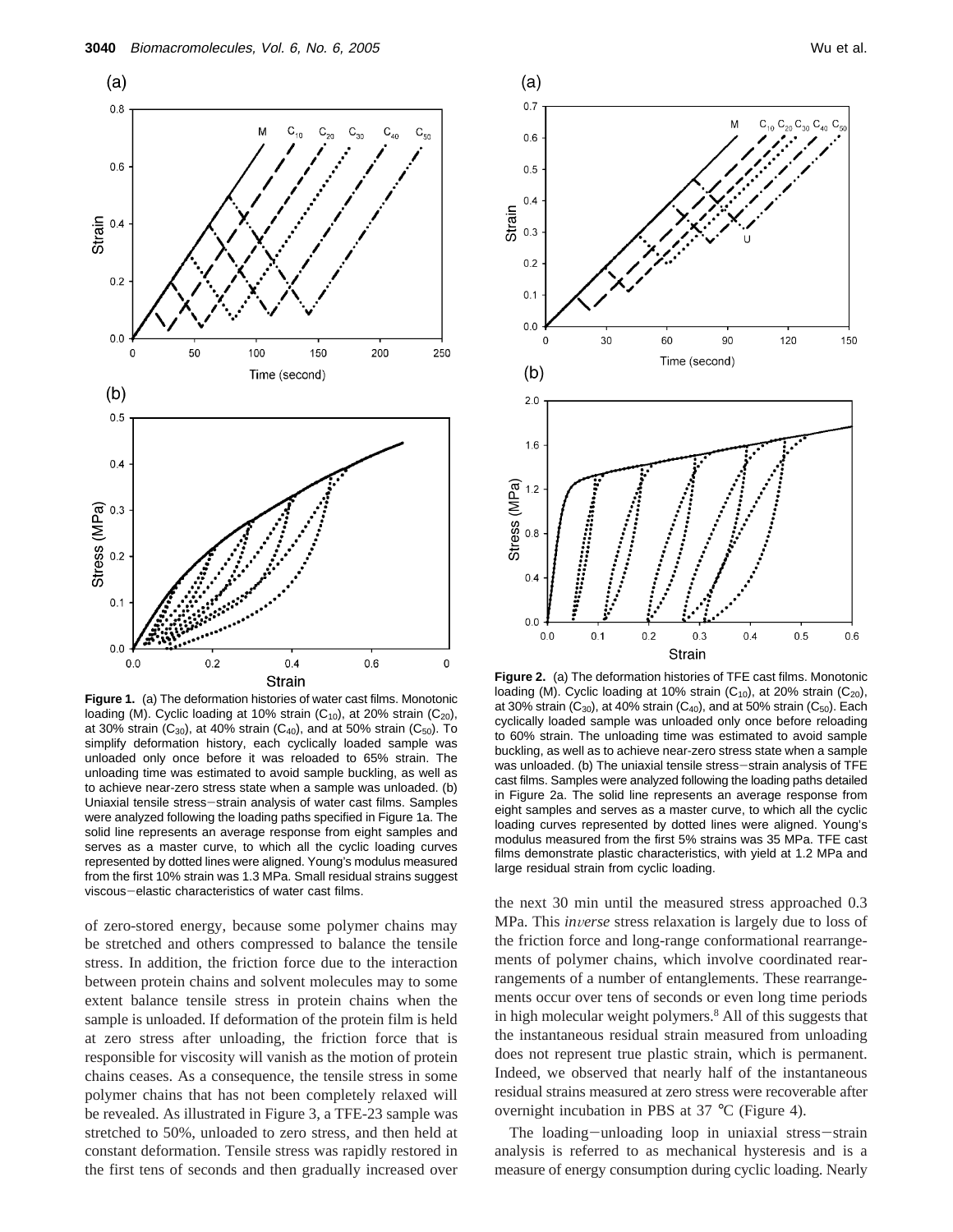

**Figure 3.** A representative inverse stress relaxation of TFE cast films. A TFE-23 sample was stretched to 50% strain, unloaded to nearly zero stress, as shown in Figure 2a (denoted U), and then, deformation was held constant. Tensile stress was gradually restored over 30 min (data not completely shown). Reproducibility was examined on three replicate samples.



**Figure 4.** The recovery of the transient residual deformation of TFE cast films. Commanded elongation  $(\blacklozenge)$ ; elongation at zero stress from unloading  $(\bullet)$ ; elongation after recovery  $(\blacktriangle)$ . TFE cast films were stretched to commanded elongations, then were unloaded to zero stress. The gauge lengths of those deformed samples were measured after being recovered in PBS at 37 °C overnight. This recovery study suggests that the transient residual strain measured at zero stress from cyclic loading is partially recoverable.

complete energy recovery would be associated with minimal hysteresis. Significantly, the observation of *inverse* stress relaxation suggests that the hysteresis loop does not provide an accurate measure of energy loss for TFE-23, because stored energy is not completely released at zero stress. In contrast, *inverse* stress relaxation was not expected be a relevant event for water cast films, since these materials displayed small instantaneous residual strains.

**Deformation-Induced Plastic Flow Occurs Due to Differential Disruption of Virtual Cross-links and/or Chain Entanglements.** Deformation-induced material softening observed after the initial loading cycle was noted for both TFE and water cast samples and is related to straininduced damage.<sup>11</sup> Small residual strain in water-4 films suggests that virtual cross-links remain largely intact (Figure 1a). Thus, strain-induced softening in water-4 films is likely attributable to rearrangements and/or loss of chain entangle-



**Figure 5.** Uniaxial tensile analysis of recovered TFE cast films. TFE cast films were stretched to 60% following different loading paths as shown in Figure 2a. The deformed films were recovered in PBS at 37 °C for one week, and then subjected to uniaxial tensile analysis. Young's modulus was measured at 25 MPa, and yield point at 0.9 MPa. A reduction in Young's modulus and yield points suggest an effect of strain-induced damage in TFE cast films.

ments in the hydrophilic solvent swollen midblock. However, in TFE-23 films, disruption of chains at deformations that exceed 10% strain is probably responsible for observed plastic flow. To distinguish strain-induced damage from a viscous response, TFE-23 samples initially stretched to 65% strain through different loading paths were allowed to recover for one week in PBS at 37 °C after which uniaxial tensile testing was repeated. The Young's modulus and yield stress of the recovered sample were 25 MPa and 0.9 MPa, respectively, which reveals some degree of strain-induced damage due to a modest reduction of these parameters when compared to those measured at the time of initial film testing (Young's modulus 35 MPa, yield stress 1.2 MPa).

**Stress Relaxation and Creep Data Reveal Equilibrium Elastic Moduli that Are Significantly Lower than Those Determined from Uniaxial Stress**-**Strain Analysis**. When deformation is held constant, a relaxation of imposed tensile stresses may be observed due to vanishing friction forces, conformational rearrangement of polymer chains, and straininduced damage. In both film types, a rapid relaxation of stress was observed in the first tens of seconds with a stabilization of relaxed stress after 30 min that provides a time scale for conformational rearrangements of protein chains and network entanglements. Water-4 films exhibited a 40% decrease in engineering stress from 0.45 to 0.26 MPa at 70% strain, while stress relaxation for TFE-23 films approached 70% at 60% strain (Figures 6and 7). All of this is consistent with previously measured differences in hysteresis.

Once stress relaxation reaches a steady state, an equilibrium elastic modulus may be calculated by following nonlinear elasticity theory<sup>12</sup>

$$
\sigma = E/3(\lambda - 1/\lambda^2) \tag{2}
$$

where  $\sigma$  is engineering stress,  $E$  is tensile elastic modulus, and  $\lambda$  is elongation. At small strains, eq 2 reduces to linear elasticity  $\sigma = E \cdot \Delta \lambda$ , where  $\Delta \lambda$  is the increment of elongation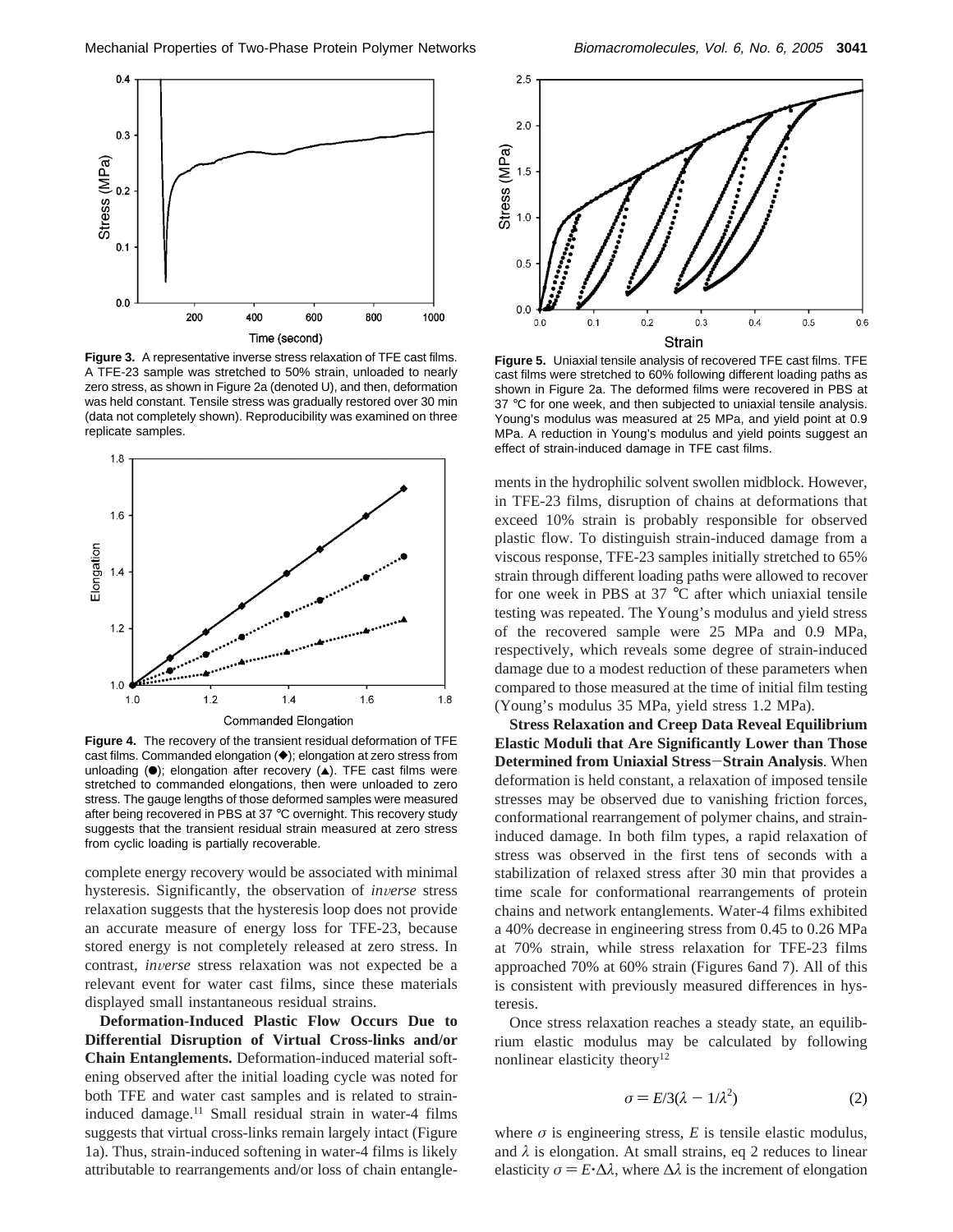

**Figure 6.** Stress relaxation of water cast films. Water cast samples were stretched to 10%, 40%, and 60% strains at constant rate of 5 mm per minute, and stress relaxation was then recorded over time as deformation was held constant.



**Figure 7.** Stress relaxation of TFE cast films. TFE cast samples were stretched to 5%, 25%, and 60% strains and stress relaxation examined.

or strain. The equilibrium elastic modulus for water cast films is 0.6 MPa calculated at 70% strain and is lower than the instantaneous modulus (1.3 MPa) measured at 10% strain. When the deformation time is not sufficient for chains to rearrange their conformations, as in the case of the instantaneous elastic modulus, materials tend to be stiffer. However, at large deformations, strain-induced damage may lower the equilibrium elastic modulus.

Creep behavior of water cast and TFE cast samples are shown in Figures 8 and 9. As expected, the creep of the water cast samples was found to be higher than the creep of TFE cast samples at similar stress levels (0.2 MPa). If creep strain reaches equilibrium strain  $\epsilon_e$  under an applied stress  $\sigma$ , the equilibrium compliance  $J_e$  can be obtained

$$
J_{\rm e} = \epsilon_{\rm e}/\sigma \tag{3}
$$

In turn, the reciprocal of the equilibrium compliance is the equilibrium elastic modulus. Using this approach, calculated equilibrium elastic moduli for water-4 films ranged from 0.9 to 1.4 MPa for stress levels between 0.2 and 0.25 MPa and were comparable to the equilibrium elastic modulus of 0.6 MPa measured from stress relaxation at 70% strain (Figure



**Figure 8.** Creep of water cast films. From left to right, creep was examined as tensile stresses were maintained at 0.5, 0.4, 0.3, 0.25, and 0.2 MPa, respectively. Creep was locked when stress was lower than 0.25 MPa.



**Figure 9.** Creep of TFE cast films. From left to right, creep was examined as tensile stress was maintained at 1.4, 1.2, 1.0, 0.8, 0.6, 0.4, and 0.2 MPa, respectively. Creep was locked when stress was lower than 0.2 MPa.

8). Of note, the equilibrium elastic modulus measured from creep under 0.2 MPa stress was close to the instantaneous elastic modulus determined from uniaxial stress-strain analysis, which suggests that deformation at constant rate of 5 mm/min was near equilibrium at small strains. Similarly, under an applied stress of 0.2 MPa, creep strain approached 2.3% in TFE-23 films and was associated with a calculated equilibrium elastic modulus of 9 MPa, consistent with stressrelaxation data at 5% deformation (7 MPa). However, in this instance, the equilibrium elastic modulus was much lower than the instantaneous modulus (35 MPa) and provides additional confirmation that equilibrium was not achieved under the conditions of uniaxial stress-strain studies. In other words, the strain rate was not sufficiently slow for protein chains to complete conformational rearrangements. All told, the stress relaxation and creep data highlight that mechanical property analysis derived solely from uniaxial stress-strain studies may not necessarily reflect equilibrium values and should be used with some degree of caution.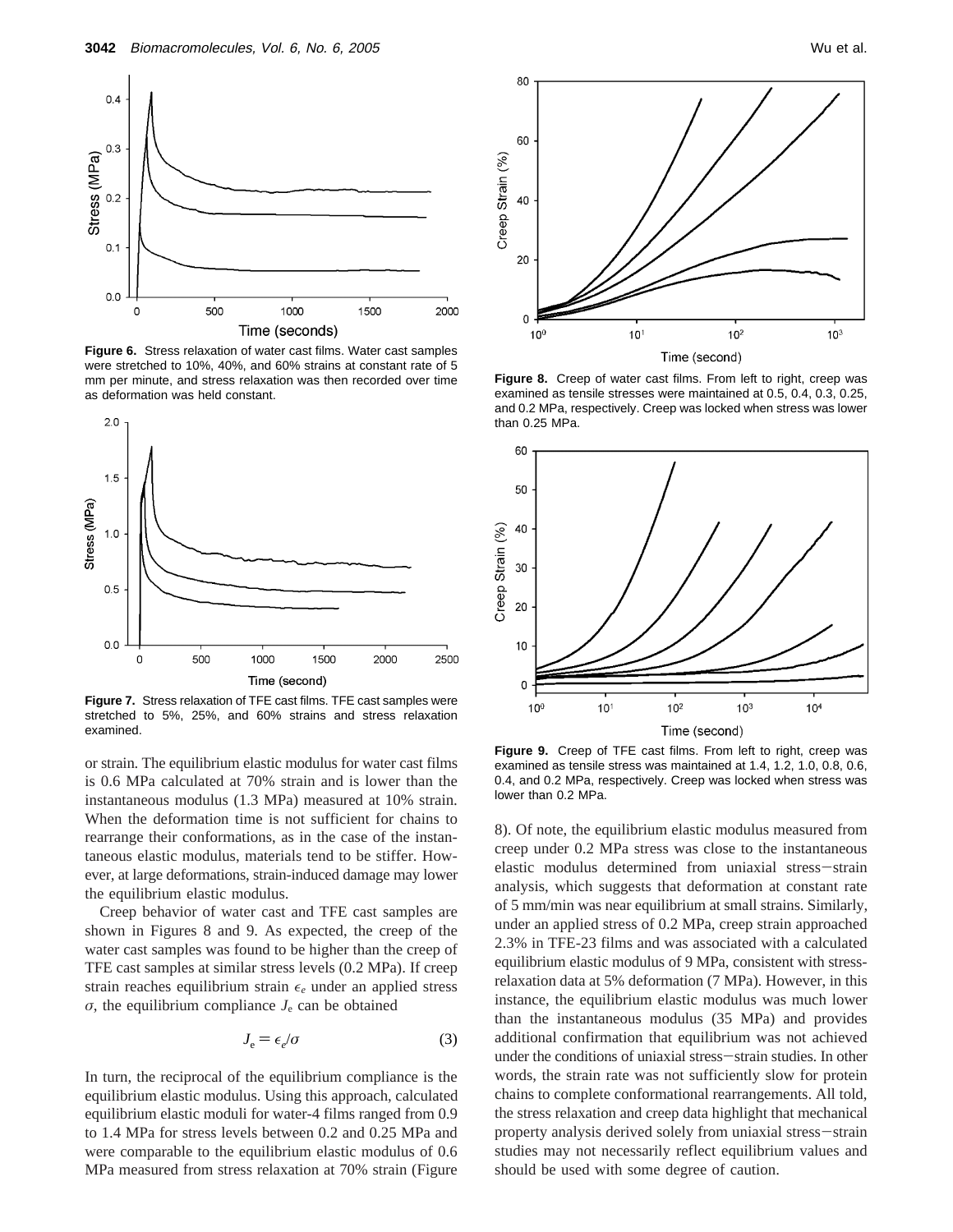

**Figure 10.** Frequency sweep spectra of TFE cast film in the tension mode. Storage modulus  $E'(\blacktriangledown)$ ; loss modulus  $E''(\blacktriangle)$ ; and phase angle (*δ*) ([). A constant static force of 30 g was maintained throughout experiment to prevent sample buckling. Then, 0.5% dynamic strain was added to obtain the frequency sweep spectra. A dramatic increase in phase angle at 100 rad/s indicates dynamic bulking of samples. Reproducibility of experiments was examined on three replicate samples.

The degree of chain entanglements in water cast films suggest participation of both the midblock and the end block in the mechanical response.

In uniaxial tension, the tensile force *f* can be obtained from

$$
f = \frac{\partial E_{\text{int}}}{\partial L} - T \frac{\partial S}{\partial L} \tag{4}
$$

where *L* is the current length of a sample and  $\delta E_{\text{int}}/\delta L$  denotes the contribution of enthalpy to deformation. If the contribution of enthalpy can be neglected, the elastic modulus provides a measure of the average molecular weight between two adjacent entanglement sites $8,13$ 

$$
E = \frac{3\rho RT}{M_c}
$$
 (5)

where  $\rho$  is the density,  $R$  is the molar gas constant,  $T$  is the absolute temperature, and  $M_c$  is the molecular weight between entanglements. The equilibrium elastic modulus was 1.3 MPa for water-4 films at a *protein* concentrations of 0.6 g/cm<sup>3</sup>. Thus, the average molecular weight between chain entanglements was calculated to be 3600 mu for water-4 films. As the average molecular weight of an amino acid is  $∼100$  mu, these results suggest that, when cast from water as a selective solvent that favors endblock segregation, crosslinks are separated by 30-40 amino acids. While this suggests that conformational changes of flexible midblock chains could account for at least a portion of the deformation in water-4 films, this cross-link separation is much smaller than the size of the midblock and implies that the contribution of semiflexible endblock chains should not be excluded. This notion was further supported by rheological analysis.

**Rheological Behavior Is Consistent with the Effects of Hydrophobic Hydration on Protein Network Elasticity***.* The storage  $(E')$  and loss  $(E'')$  moduli were examined through a frequency sweep between 0.1 rad/s and 100 rad/s. Figures 10 and 11 demonstrate that the loss modulus decreased slightly with increasing frequency, while the storage modulus



**Figure 11.** Frequency sweep spectra of water cast film in tension mode. Storage modulus  $E'(\blacktriangledown)$ ; loss modulus  $E''(\blacktriangle)$ ; and phase angle ( $\delta$ ) ( $\blacklozenge$ ). Dynamic strain of 0.5% was added to a baseline static force of 10 g, which was maintained throughout testing to prevent sample from buckling. The storage modulus decreased at frequency above 20 rad/s and became negative at 60 rad/s as indicated by a phase angle of 180°, which was due to dynamic buckling of samples. Reproducibility of experiments was examined on three replicate samples.

increased until a decrease was noted at high frequency. At high frequencies, the time during each period of deformation decreases, which limits polymer chain rearrangement so that materials tend to stiffen, and consequently, the storage modulus often increases. Sample buckling that was prevented at lower frequencies occurred and resulted in a decrease in storage modulus at high frequencies. Elastic modulus from unloading was typically higher than that from uploading (Figures 1b and 2b), and their differences became sufficiently larger at higher frequencies, resulting in dynamic buckling.

Prior to dynamic buckling at high frequencies, values for the loss tangent, tan  $\delta$  (*E''*/*E'*), were consistent with mechanical hysteresis responses. Tan *δ* values were 0.24 and 0.12 for TFE and water cast films, respectively, suggesting greater energy loss in TFE cast samples. When frequencies were fixed at 10 rad/s for TFE-23 and 1 rad/s for water-4 films, the storage and loss moduli did not change appreciably over time and suggested that at small strains polymer chains do not reorient along the loading direction (Figure 12).

# **Conclusions**

The viscoelastic properties of protein networks prepared under different casting conditions from an identical elastinderived protein copolymer were characterized by uniaxial tensile analysis, stress relaxation, creep, and rheology in tension mode. Protein networks exhibited strikingly different properties in terms of elastic modulus, hysteresis, residual deformability, and viscosity. Water cast films possessed a Young's modulus of 1.3 MPa, small residual deformation in cyclic loading, and relatively small hysteresis. At medium or large strains, deformations modified the network of chain entanglements and lead to stress softening. In contrast, TFE cast films displayed viscoplasticity, evidenced by large hysteresis and residual strains on cyclic loading. Plasticity was likely due to disruption and slippage of protein chains. Rheology in tension mode confirmed that viscous losses were higher in TFE than water cast films, which was consistent